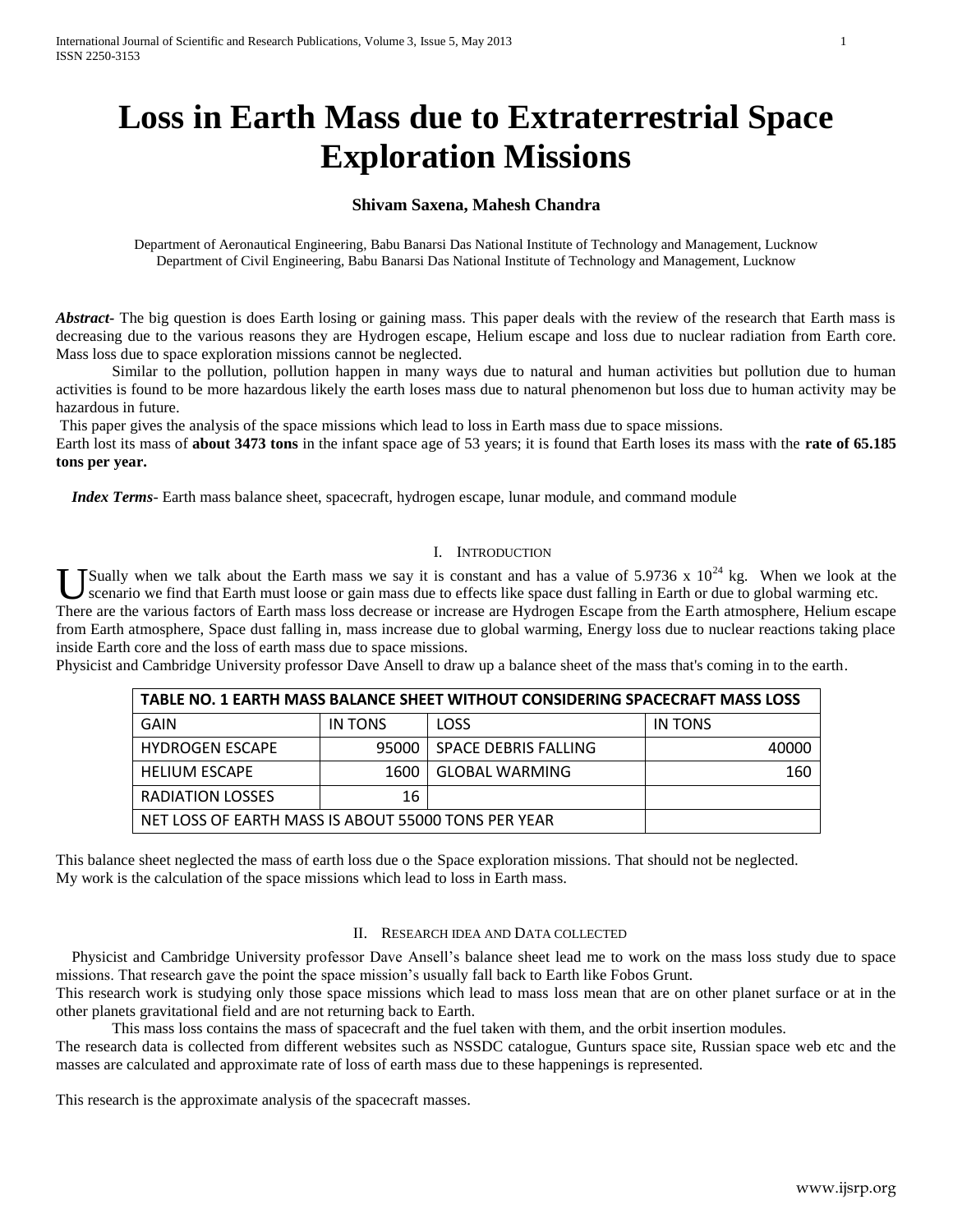## STUDIES AND FINDINGS

 This data collected came with findings that the total mass of the spacecrafts with their fuel had mass of about **263297 Kg**, mass of the lunar modules used in Apollo space missions fueled is in total **102872Kg,** total mass of the command modules of Apollo, Apollo-Soyuz and Skylab space missions in space with their fuel mass is in total **1798500Kg,** mass of lunar rover used in Apollo space missions with their payload is **14649Kg** in total, and mass of the Upper stages of rockets/orbit insertion modules like centaur, IUS, Blok D is about **1275556 Kg. The total of these masses is 3454874 Kg. On average it came to be 65.145 tons per year**

This total mass is lost by the Earth in 53 years of the space age till 2012. Data is approximate calculation of spacecraft masses as the masses of various spacecraft shown by various websites.

| TABLE NO. 2 EARTH MASS LOSS DUE TO SPACECRAFT LAUNCHES |                         |  |
|--------------------------------------------------------|-------------------------|--|
|                                                        | <b>TOTAL MASS IN KG</b> |  |
| SMALL SPACECRAFT MASSES                                | 263297                  |  |
| <b>ORBIT INSERTION HARDWARE</b>                        | 1275556                 |  |
| LUNAR MODULE ( APOLLO'S)                               | 102872                  |  |
| <b>COMMAND MODULES (APOLLO'S)</b>                      | 1798500                 |  |
| LUNAR ROVER WITH PAYLOAD                               | 14649                   |  |
|                                                        | 3454874                 |  |

| <b>TABLE NO. 3 SMALL SPACECRAFT MASSES</b> | <b>MASS IN KG</b> |
|--------------------------------------------|-------------------|
| <b>LUNAR MISSIONS</b>                      | 101502            |
| <b>VENUS MISSIONS</b>                      | 55329             |
| <b>MARTIAN MISSIONS</b>                    | 64698             |
| <b>COMETS AND ASTEROIDS</b>                | 9634              |
| <b>OUTER SOLAR SYSTEM PROBES</b>           | 14492             |
| <b>SOLAR MISSIONS</b>                      | 7594              |
| SPACE OBSERVATORIES AT L2                  | 10048             |
| TOTAL                                      | 263297            |

| TABLE NO.4 LUNAR MODULES PRSENTLY ON LUNAR SURFACE |                     |                   |  |
|----------------------------------------------------|---------------------|-------------------|--|
| <b>MISSION</b>                                     | <b>LUNAR MODULE</b> | <b>MASS IN KG</b> |  |
| APOLLO <sub>10</sub>                               | $LM-4$              | 14696             |  |
| APOLLO 11                                          | LM-5                | 14696             |  |
| APOLLO <sub>12</sub>                               | LM-6                | 14696             |  |
| APOLLO 14                                          | LM-8                | 14696             |  |
| APOLLO <sub>15</sub>                               | $LM-10$             | 14696             |  |
| APOLLO <sub>16</sub>                               | LM-11               | 14696             |  |
| APOLLO 17                                          | $LM-12$             | 14696             |  |
|                                                    | TOTAL MASS OF LM    | 102872            |  |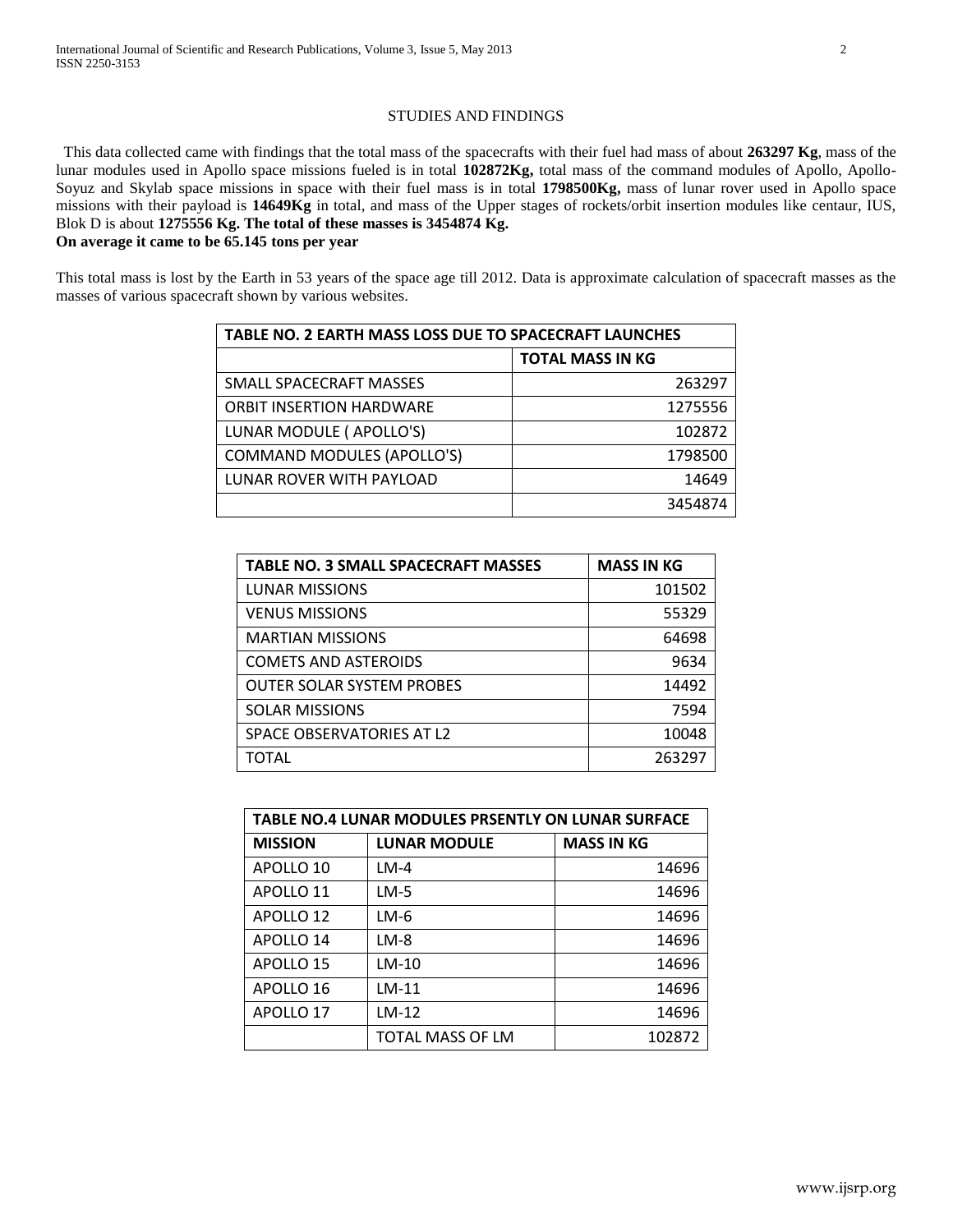| TABLE NO. 5 MASS OF COMMAND MODULES WHICH ARE NOT PRESENT ON EARTH |                    |                         |                   |
|--------------------------------------------------------------------|--------------------|-------------------------|-------------------|
| <b>MISSION</b>                                                     | <b>DESIGNATION</b> | <b>PRESENT LOCATION</b> | <b>MASS IN KG</b> |
| APOLLO <sub>7</sub>                                                | S-IVB-205          | <b>SOLAR ORBIT</b>      | 119900            |
| <b>SKYLAB 2</b>                                                    | S-IVB-206          | <b>SOLAR ORBIT</b>      | 119900            |
| <b>SKYLAB3</b>                                                     | S-IVB-207          | <b>SOLAR ORBIT</b>      | 119900            |
| SKYLAB <sub>4</sub>                                                | S-IVB-208          | <b>SOLAR ORBIT</b>      | 119900            |
| APOLLO SOYOUZ                                                      | S-IVB-210          | <b>SOLAR ORBIT</b>      | 119900            |
| APOLLO <sub>8</sub>                                                | $S-1V-503$         | <b>SOLAR ORBIT</b>      | 119900            |
| APOLLO <sub>9</sub>                                                | $S-1V-504$         | <b>SOLAR ORBIT</b>      | 119900            |
| APOLLO 10                                                          | $S-1V-505$         | <b>SOLAR ORBIT</b>      | 119900            |
| APOLLO 11                                                          | $S-1V-506$         | <b>SOLAR ORBIT</b>      | 119900            |
| APOLLO <sub>12</sub>                                               | S-1V-507           | <b>SOLAR ORBIT</b>      | 119900            |
| APOLLO <sub>13</sub>                                               | $S-1V-508$         | LUNAR SURFACE           | 119900            |
| APOLLO 14                                                          | $S-1V-509$         | <b>LUNAR SURFACE</b>    | 119900            |
| APOLLO 15                                                          | $S-1V-510$         | LUNAR SURFACE           | 119900            |
| APOLLO 16                                                          | $S-1V-511$         | <b>LUNAR SURFACE</b>    | 119900            |
| APOLLO 17                                                          | $S-1V-512$         | LUNAR SURFACE           | 119900            |
|                                                                    |                    | <b>TOTAL</b>            | 1798500           |

According to the plans of various space agencies for the future space missions it is found that if all is done success fully the numbers will be doubled in next fifty year or may be tripled.

## III. CONCLUSION

From the upper data it is found that Earth mass is losing to 65.145 tons/year due to space missions it will be increasing time by time.

| TABLE NO. 6 EARTH MASS BALANCE SHEET CONSIDERING SPACECRAFT MASS LOSS |         |                             |         |  |
|-----------------------------------------------------------------------|---------|-----------------------------|---------|--|
| GAIN                                                                  | IN TONS | LOSS                        | IN TONS |  |
| <b>HYDROGEN ESCAPE</b>                                                | 95000   | <b>SPACE DEBRIS FALLING</b> | 40000   |  |
| <b>HELIUM ESCAPE</b>                                                  | 1600    | <b>GLOBAL WARMING</b>       | 160     |  |
| SPACECRAFT LAUNCHES                                                   | 65      |                             |         |  |
| <b>RADIATION LOSSES</b>                                               | 16      |                             |         |  |
| NET LOSS OF EARTH MASS IS ABOUT 56521 TONS PER YEAR                   |         |                             |         |  |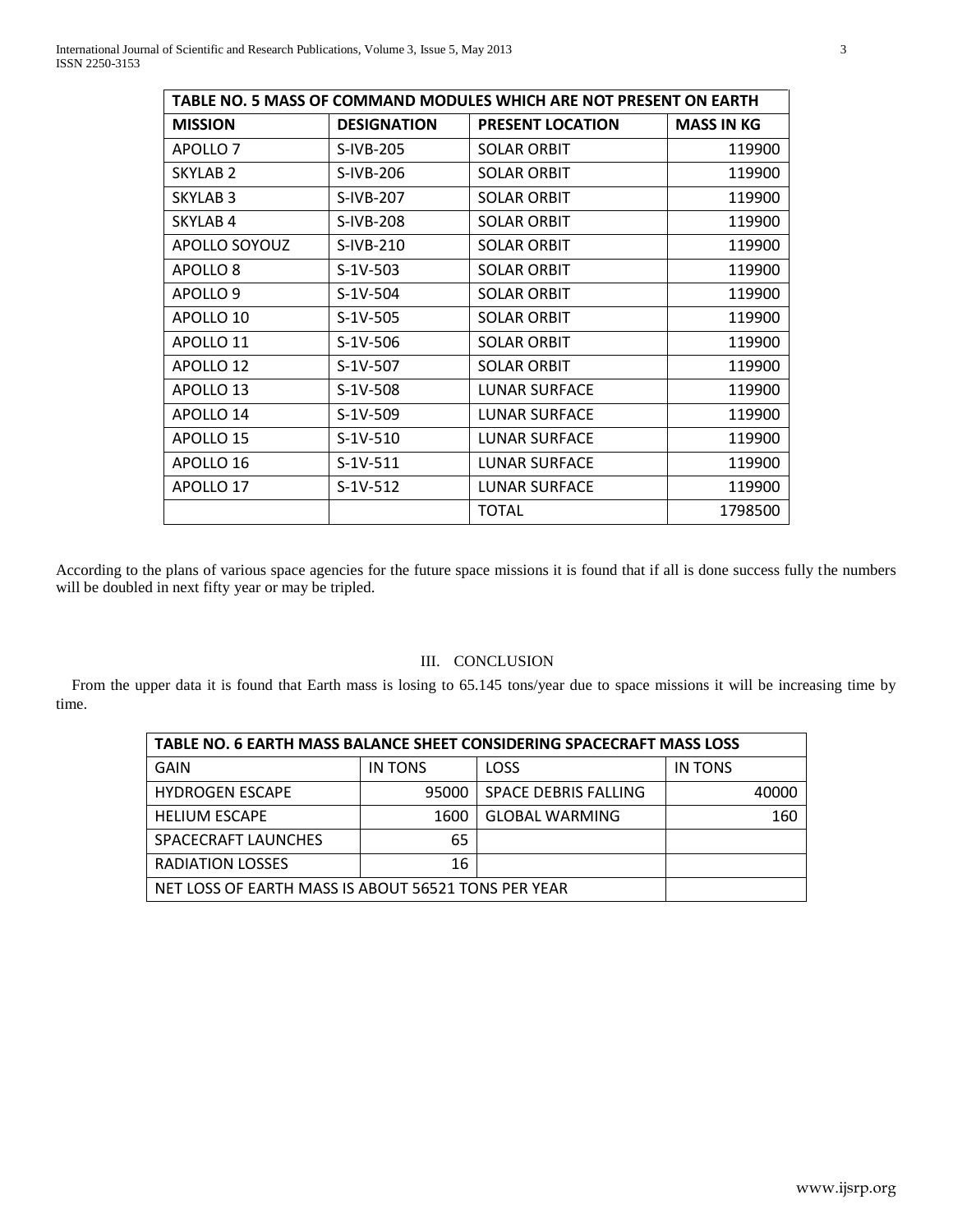

#### **APPENDIX**

Appendixes, if needed, appear before the acknowledgment.

## ACKNOWLEDGMENT

We are thankful to the space websites giving such a precious data available, we are thankful to . www.**nssdc**[.gsfc.nasa.gov,](http://www.nssdc.gsfc.nasa.gov/) [www.wikipedia.com,](http://www.wikipedia.com/) [www.astronautix.com,](http://www.astronautix.com/) [www.russianspaceweb.com,](http://www.russianspaceweb.com/) [www.space.skyrocket.de](http://www.space.skyrocket.de/) etc.

We are thankful to the *"International Journal of Scientific and Research Publication*" who gave us opportunity to submit a research paper.

We are thankful to all those who helped us in our work.

#### **REFERENCES**

- [1] <http://space.skyrocket.de/> for the spacecraft data on the various spacecrafts and rocket engines it has given.
- [2] [http://nssdc.gsfc.nasa.gov/astro/astro\\_missions.xml.](http://nssdc.gsfc.nasa.gov/astro/astro_missions.xml) on spacecrafts present at L2 point
- [3] <http://nssdc.gsfc.nasa.gov/planetary> data on various spacecrafts.
- [4] [http://wikipedia.com](http://wikipedia.com/) data on various spacecrafts, launch vehicles.
- [5] [http://astronautix.com](http://astronautix.com/) data on various spacecrafts especially on upper stage rockets, Blok D, Centaur D, IUS and other.
- [6] [http://russianspaceweb.com](http://russianspaceweb.com/) spacecraft data which were launched by russian space agency like Venear Series, Mars Series spacecrafts and Luna missions.
- [7] <http://www.bbc.co.uk/news/magazine-16787636> earth mass balance sheet.
- [8] <http://www.isro.org/Launchvehicles/PSLV/pslv.aspx> data on chandryaan space mission.
- [9] [http://burro.astr.cwru.edu/stu/advanced/20th\\_soviet\\_sputnik.html](http://burro.astr.cwru.edu/stu/advanced/20th_soviet_sputnik.html)
- [10] [http://burro.astr.cwru.edu/stu/advanced/20th\\_soviet\\_venera.html](http://burro.astr.cwru.edu/stu/advanced/20th_soviet_venera.html)
- [11] [http://burro.astr.cwru.edu/stu/advanced/20th\\_soviet\\_mars.html](http://burro.astr.cwru.edu/stu/advanced/20th_soviet_mars.html)
- [12] [http://burro.astr.cwru.edu/stu/advanced/20th\\_soviet\\_vega.html](http://burro.astr.cwru.edu/stu/advanced/20th_soviet_vega.html)
- [13] <http://heasarc.gsfc.nasa.gov/docs/heasarc/missions/venera1314.html#overview>
- [14] [http://burro.astr.cwru.edu/stu/advanced/exploration\\_main.html](http://burro.astr.cwru.edu/stu/advanced/exploration_main.html)
- [15] [http://www.russianspaceweb.com/molniya\\_lv.html](http://www.russianspaceweb.com/molniya_lv.html) rocket monliya and its upper stages.
- [16] [Apollo Operations Handbook Lunar Module Subsystems Data](http://www.btinternet.com/~ursine/LMhandbook.pdf)
- [17] NASA report JSC-03600 [Apollo/Skylab ASTP and Shuttle Orbiter Major End Items,](http://klabs.org/history/history_docs/mit_docs/1690.pdf) Final Report, March 1978; NASA report listing dispositions of all rockets and spacecraft used in the Apollo, Skylab, Apollo-Soyez Test Project and early shuttle missions, as of 1978.
- [18] [http://en.wikipedia.org/wiki/Apollo\\_Command/Service\\_Module](http://en.wikipedia.org/wiki/Apollo_Command/Service_Module)
- [19] **[^](http://en.wikipedia.org/wiki/Apollo_Command/Service_Module#cite_ref-chariots2-5_1-0)** Courtney G Brooks, James M. Grimwood, Loyd S. Swenson (1979). ["Contracting for the Command Module".](http://www.hq.nasa.gov/office/pao/History/SP-4205/ch2-5.html) *[Chariots for Apollo: A History of Manned Lunar](http://www.hq.nasa.gov/office/pao/History/SP-4205/contents.html)  [Spacecraft](http://www.hq.nasa.gov/office/pao/History/SP-4205/contents.html)*. NASA. [ISBN](http://en.wikipedia.org/wiki/International_Standard_Book_Number) [0-486-46756-2.](http://en.wikipedia.org/wiki/Special:BookSources/0-486-46756-2) [Archived](http://web.archive.org/web/20080209003722/http:/www.hq.nasa.gov/office/pao/History/SP-4205/contents.html) from the original on 9 February 2008. Retrieved 2008-01-29
- [20] [^](http://en.wikipedia.org/wiki/Atmospheric_escape#cite_ref-Catling2009_1-0) *<sup>a</sup> [b](http://en.wikipedia.org/wiki/Atmospheric_escape#cite_ref-Catling2009_1-1)* David C. Catling and Kevin J. Zahnle[, The Planetary Air Leak,](http://faculty.washington.edu/dcatling/Catling2009_SciAm.pdf) *Scientific American,* May 2009, p. 26 (accessed 25 July 2012)
- [21] **[^](http://en.wikipedia.org/wiki/Atmospheric_escape#cite_ref-8)** ["Our Planet's Leaky Atmosphere".](http://www.scientificamerican.com/article.cfm?id=how-planets-lose-their-atmospheres)